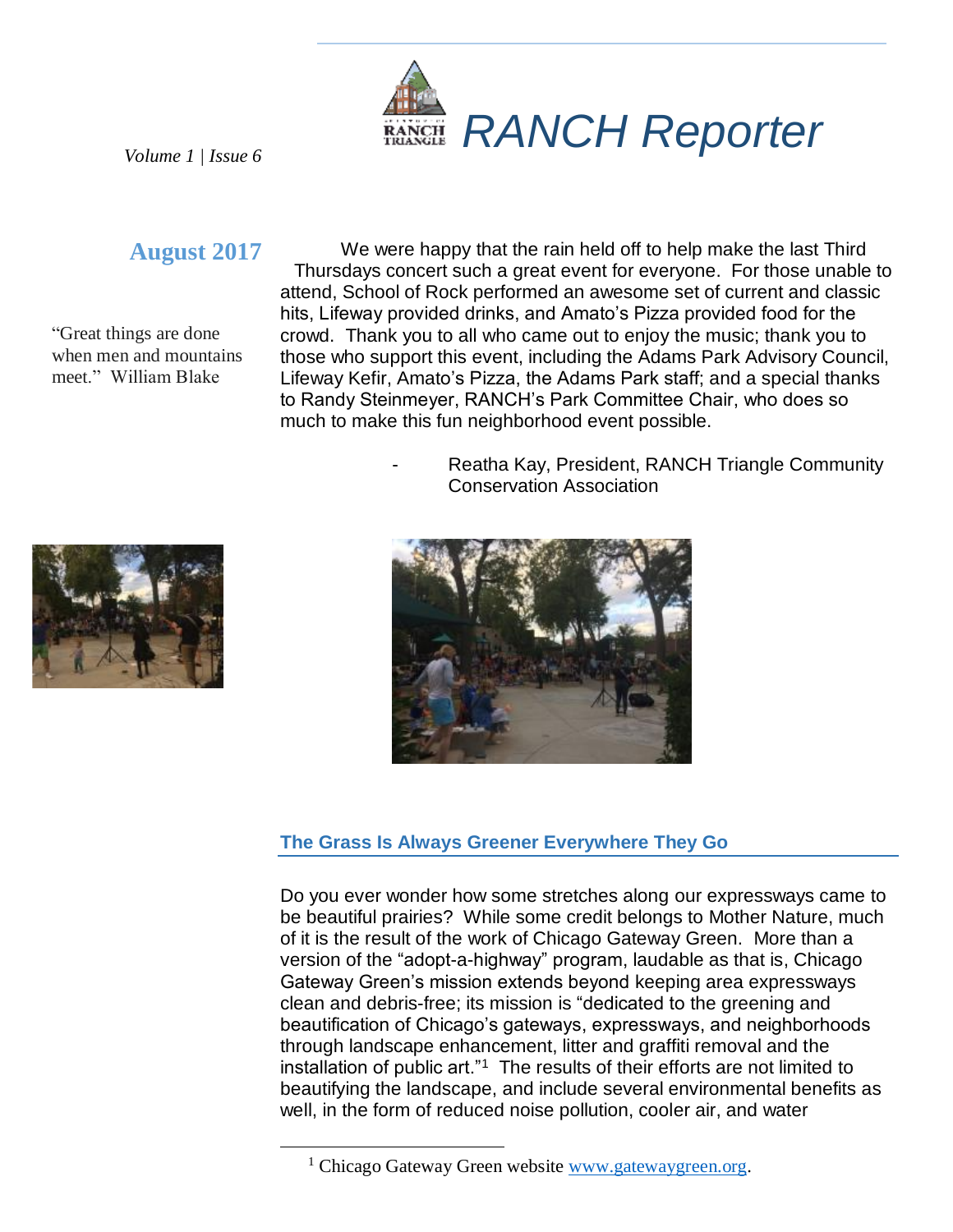conservation. <sup>2</sup> And while the work of Chicago Gateway Green spans and benefits the entire city, it has a long connection with the RANCH Triangle neighborhood.

Chicago Gateway Green was started in 1986 by Donald J. Deporter.<sup>3</sup> You may know of Chicago Gateway Green's annual fundraiser, the Green Tie Ball, which was first held in 1992.<sup>4</sup> But did you know that for many years the Green Tie Ball was held at Finkl's in the North Branch Corridor? For over thirteen years, up until last year, Finkl provided the venue for the Green Tie Ball. In addition to providing the venue, Finkl and several other neighboring businesses in the North Branch Corridor closed their businesses the Thursday before the event to facilitate its preparation. Additionally, long-time RANCH resident and RANCH Triangle board member David Lissner is on the board of Chicago Gateway Green. Also known as The Food Dude©, David Lissner has served on the board of Chicago Gateway Green for several years, helping to bring in the culinary talent that participates in its annual fundraiser. Each year, the culinary talent at the Green Tie Ball is one of the highlights of the event. This year, 30 popular Chicago restaurants will be participating, including III Forks, STK Steakhouse, Taco Joint, Texas De Brazil, Katana Chicago, and Harry Caray's Italian Steakhouse.<sup>5</sup> This year's Green Tie Ball will be held on September 15th at Artifact Events, 4325 N. Ravenswood. The event's theme will be *Devil in the Green City*, a take on Erik Larson's book, "Devil in the White City."  $6$  The theme will also celebrate the City's green space with creative use of the venue's unique indoor/outdoor space.<sup>7</sup>

We are thankful for organizations like Chicago Gateway Green, which not only recognize the importance and benefits of green space in urban areas, but which also work to help support Chicago's motto of *Urbs in Horto -* "City in a Garden."

To learn more about Chicago Gateway Green or the Green Tie Ball, please visit its website at [www.gatewaygreen.org.](http://www.gatewaygreen.org/)

### **The Next Steps in the North Branch Corridor**

With the approval of the North Branch Corridor framework plan and zoning ordinance by the City Council, what happens next? The approval of the sale of the City-owned Fleet Management site (located in the North Branch Corridor) to Sterling Bay is scheduled for City Council approval on September 6, 2017. We anticipate that the plan development approval

 $\overline{a}$ 

<sup>2</sup> *Id.*

<sup>3</sup> *Id.*

<sup>4</sup> *Id.*

<sup>5</sup> Chicago Gateway Green's Press Release for the 26th Annual "Green Tie Ball."

<sup>6</sup> *See Id.*

<sup>7</sup> *Id.*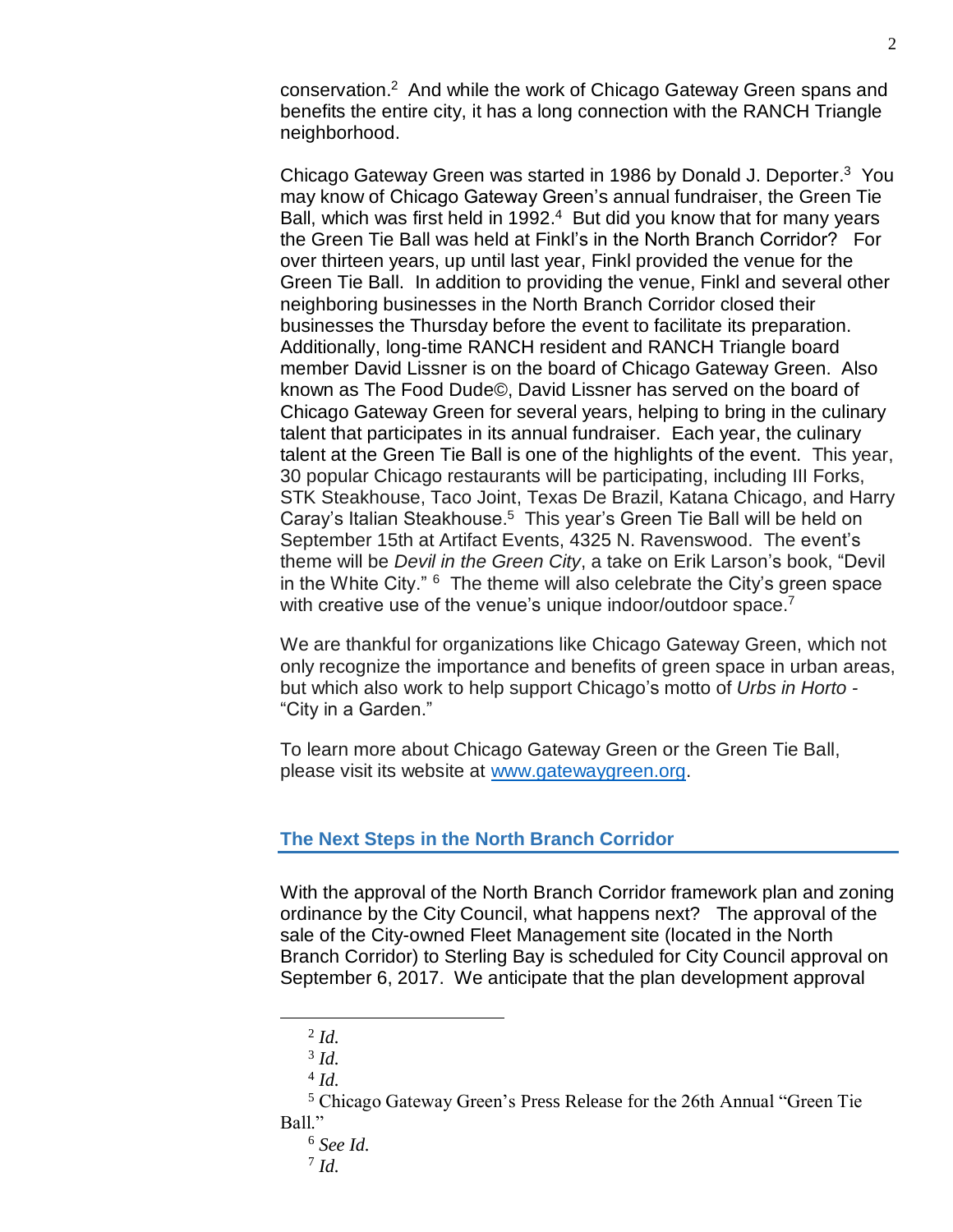process will follow shortly thereafter. Recently, a few RANCH Board members met with Alderman Hopkins and his staff to try to understand the process for this next step. While no plans have been presented yet, Alderman Hopkins stated that community input is essential, and that he will lay out the process as soon as any development plans are presented. Alderman Hopkins stated that he is very interested in listening to the community and making it as transparent a process as possible. RANCH will provide updates on any information as they become available, so that the community can stay engaged.

#### **No Parks, No Deal – Join the Fight**

Our goals as a community are clear: responsible development that thoughtfully transitions from Lincoln Park to the river with major traffic improvements, and at least 15 contiguous acres of open space for a much-needed park. Along with many other organizations, RANCH has helped circulate a petition calling for meaningful parkland with recreational facilities. You can join your neighbors in this once-in-a-generation opportunity and sign the petition at [this link.](http://survey.constantcontact.com/survey/a07eefkt83qj5ttodsz/_tmp/questions) You can also download a copy of the petition at our website at [www.ward43.org.](http://ward43.org/)

In just a few days well over 2,000 signatures have been collected and momentum keeps growing in this worthy effort on behalf of residents now and in the future.

Sincerely,

Alderman Michele Smith

#### **Oscar Mayer Magnet School's New Principal Search**

The long-time Principal of Oscar Mayer Magnet School, Katherine Konieczny, recently announced that she will be leaving to take a position at another school. The school's Principal Selection Advisory Committee, which consists of the members of the local school council, the President of Friends of Mayer, and certain teachers and staff of the school, has begun its search for a new principal.

The Principal Selection Advisory Committee is accepting input from parents and community members regarding the skills and experience the Principal Selection Advisory Committee should be looking for in a new principal. They have set up an online survey where you may submit comments. The survey will remain open during the search. You can also attend open LSC meetings, the next one is scheduled for September 16, at 6:00 pm, to learn more about the process. LSC meetings are held at the school library. During the search process, Oscar Mayer's interim principal will be Danielle Drayton, who has spent the past year at Mayer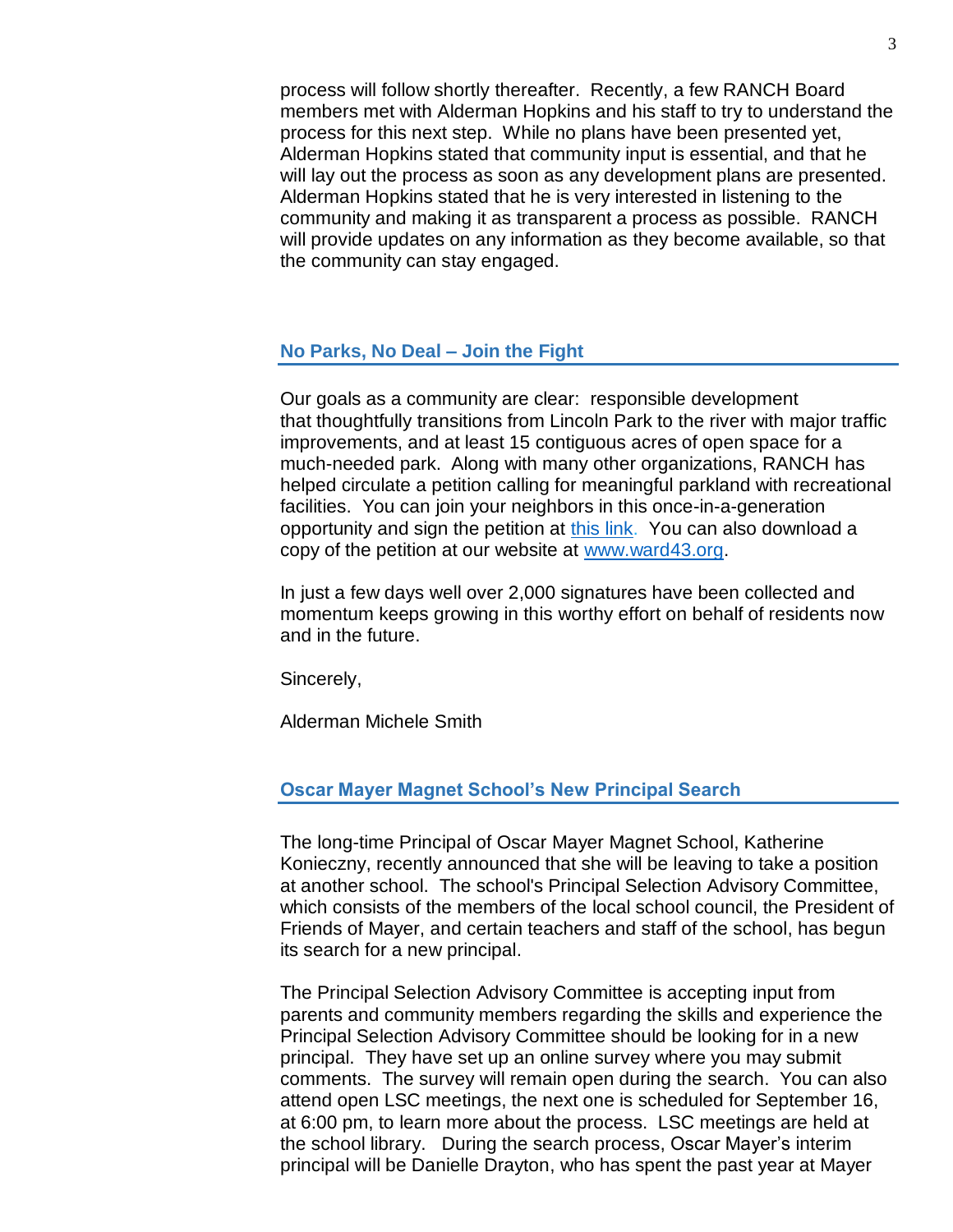as its Resident Principal. You can find a link to the survey and more information on the school's website [\(http://mayermagnet.org/2017/08/20/mayer-principal-search-update/](http://mayermagnet.org/2017/08/20/mayer-principal-search-update/) ).

## **Community Groups Help Build Community for All**

In previous issues of the *RANCH Reporter*, we have highlighted some of RANCH's recent contributions to the community, including the renovation of the basketball court at Clybourn Park, and some of its sponsored events – like the Third-Thursdays Concert Series. While these efforts help RANCH to fulfill its mission – to improve the physical and social conditions of the RANCH Triangle community neighborhood – we recognize that these efforts benefit more than just the residents of RANCH. All of Lincoln Park and the surrounding area benefit from improvement to our parks, and all are welcome to participate in the RANCH-sponsored events. Similarly, we recognize that the work of other Lincoln Park community groups $8$ from improvements to parks, to support of our local schools, to name a few – benefit all of Lincoln Park. Therefore, we would like to take the opportunity to thank the other Lincoln Park community groups for all that they do to improve our neighborhood while adding to the feeling of community.

We have highlighted some of the works and events of four of the six other community groups: Old Town Triangle Association, Sheffield Neighborhood Association, Lincoln Central Association, and Wrightwood Neighbors Association. To find out more about each of these neighborhood groups and their projects and events, please visit their respective websites.

**Old Town Triangle Association ("OTTA"):** In addition to hosting the Old Town Art Fair, each year OTTA also issues grants with a major focus on the Menomonee Club for Boys & Girls. Below is the complete list of OTTA's 2017 awards: Art on Sedgwick; Boy Scout Troop 79; Chicago Sculpture Exhibit; Deborah's Place; Franklin Fine Arts (public school); Green City Market; Edgar Miller Legacy; LaSalle Language Academy, Fine Arts Department; LaSalle Language Academy (travel program); Lincoln Elementary; Lincoln Park Community Research Initiative; Lincoln Park HS Athletic Booster Club; Lincoln Park HS Instrumental Music Program; Lincoln Park Village; Lincoln Park Zoo; Midwest Buddhist Temple; and Near North Library Friends Association.

 $\overline{a}$ 

<sup>8</sup> The following is a list of the community groups within Lincoln Park: Lincoln Central Association, Mid-North Association [\(www.midnorthassociation.org\)](http://www.midnorthassociation.org/), Old Town Triangle Association, Park West Community Association[\(www.parkwest.us\)](http://www.parkwest.us/), Ranch Triangle Community Conservation Association, Sheffield Neighborhood Association, and Wrightwood Neighbors Association.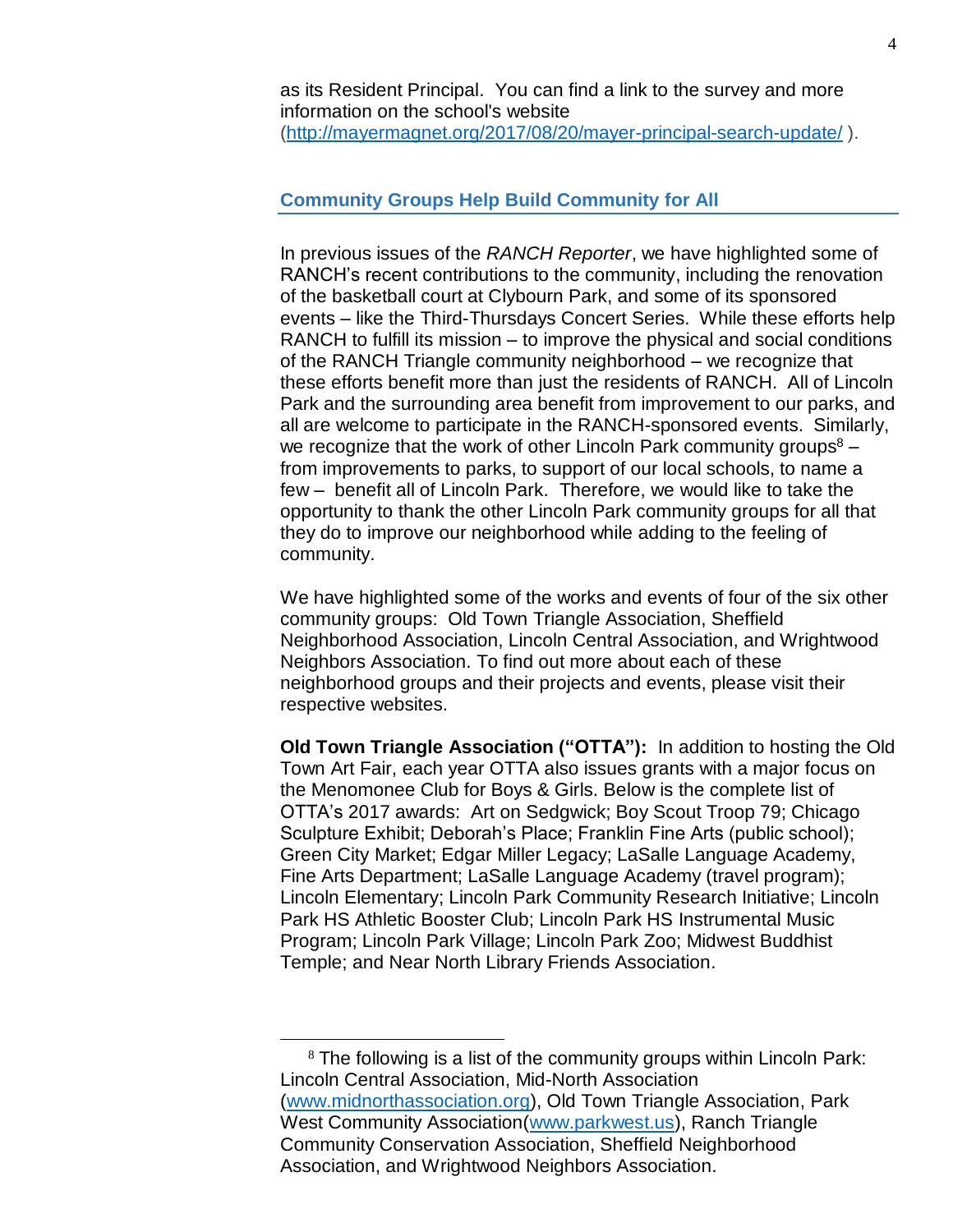The OTTA also sponsors events to help build community, including Dog-A-Rama and Oktoberfest. The OTTA also sponsored a Red Cross Babysitter Training course so that the local youth could be certified. OTTA maintains the pocket parks in their boundaries, including at Wisconsin & Clark Streets, Ella Jenkins Park, Wells & Menomonee, Wells and Willow, and the old Ogden Avenue plazas. Finally, the OTTA works with residents to replace trees and brick parkways – for which it pays a portion of the cost, and has been involved with a parkway tree program in which it pays for the yearly upkeep and replacement of all park and parkway trees. (See the OTTA's website [here\)](http://www.oldtowntriangle.com/)

**Sheffield Neighbors Association ("SNA"):** In addition to the Sheffield Music Festival & Garden Walk, SNA donates money to local schools and charities, provides financial support to Trebes Park (including providing money for additional plantings in the Trebes Park butterfly garden), sponsors concerts and movies in the park at Trebes Park, and maintains the 58 wrought iron planters located throughout the Sheffield neighborhood. (See SNA's website [here\)](http://www.sheffieldneighborhood.org/)

**Lincoln Central Association ("LCA"):** LCA supports its local parks, including Bauler Park, Fire Station Park, and Lincoln Central Park, and recently contributed to the renovation of the tennis courts at Oz Park. LCA also sponsors several community events, including Spring Zing, Sunday Summer Sippers, and Howler at Bauler. (See LCA's website [here\)](https://www.lincolncentral.org/)

**Wrightwood Neighbors Association ("WNA"):** In addition to the Taste of Lincoln, WNA uses money from the Taste of Lincoln to fund grants given out to neighborhood public schools, local charities, neighborhood parks and neighborhood improvements. (See WNA's website [here\)](http://www.wrightwoodneighbors.org/).

#### **Upcoming Events and Other Information**

• **People's Gas will be replacing a large gas main under North Avenue and Kingsbury Street starting this week.** 

North Avenue (at Kingsbury Street): Partial lane closures through September 18th, 2017 (weather permitting)

Kingsbury Street to Willow Street: Limited Access and lane closures through November 2017

• **Pumkin Patch at Lincoln – Saturday, October 7, 2017 from 10:00 am – 2:00 pm.** Lincoln Park Cultural Center, 2045 N. Lincoln Park West. The Chicago Park District's pumpkin patch – pick your personal favorite from a field filled with pumpkins of all shapes and sizes, and personalize it at the pumpkin decorating station. Enjoy Halloween-themed carnival games, petting zoo,